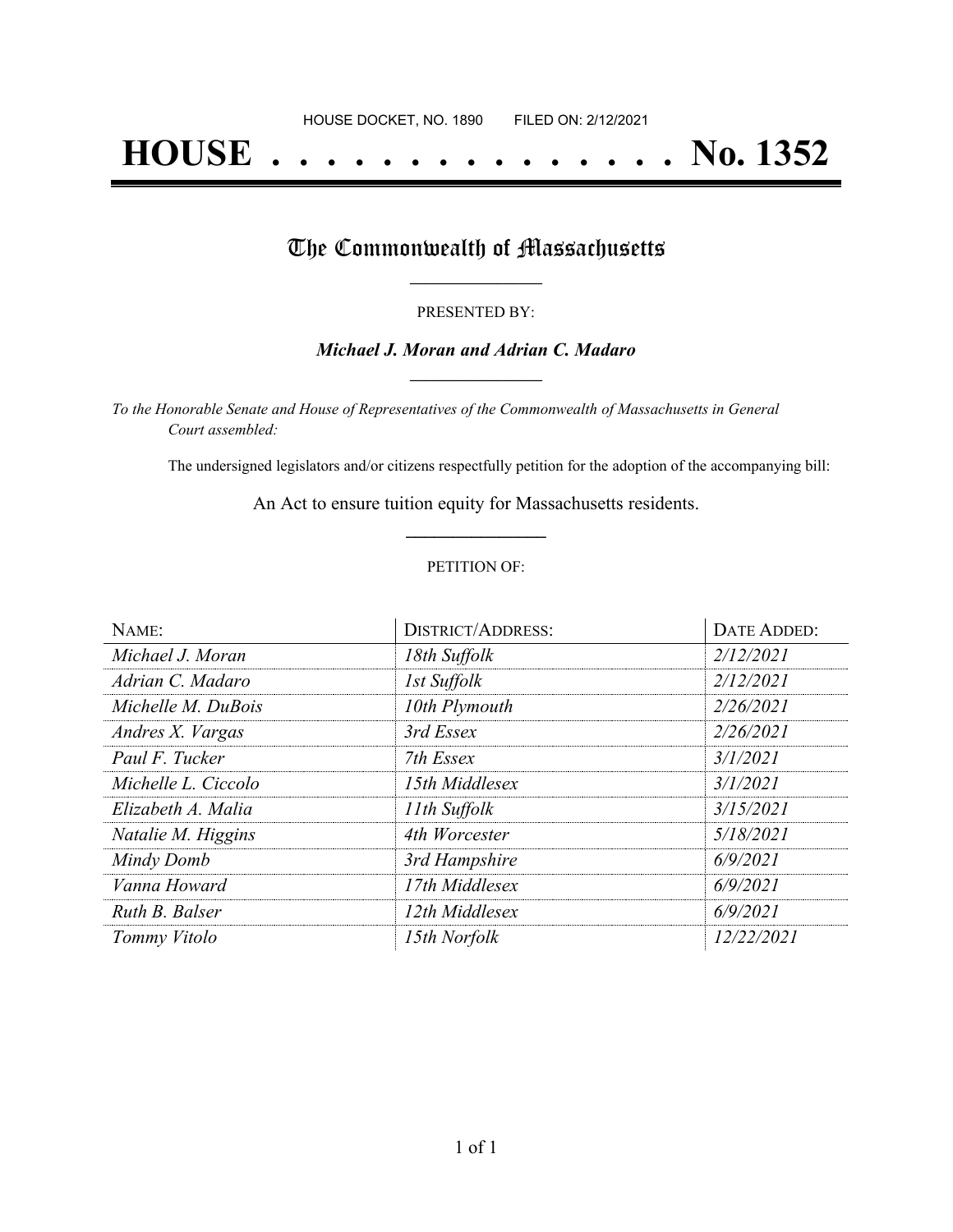## **HOUSE . . . . . . . . . . . . . . . No. 1352**

By Messrs. Moran of Boston and Madaro of Boston, a petition (accompanied by bill, House, No. 1352) of Michael J. Moran, Adrian C. Madaro and others relative to in-state tuition rates and fees at public institutions of higher education. Higher Education.

### [SIMILAR MATTER FILED IN PREVIOUS SESSION SEE HOUSE, NO. *1236* OF 2019-2020.]

## The Commonwealth of Massachusetts

**In the One Hundred and Ninety-Second General Court (2021-2022) \_\_\_\_\_\_\_\_\_\_\_\_\_\_\_**

**\_\_\_\_\_\_\_\_\_\_\_\_\_\_\_**

An Act to ensure tuition equity for Massachusetts residents.

Be it enacted by the Senate and House of Representatives in General Court assembled, and by the authority *of the same, as follows:*

- 1 Chapter 15A of the General Laws, as most recently amended by section 20 of chapter 189
- 2 of the acts of 2012, is hereby amended by adding the following section:—

| $\overline{3}$ | Section $9C(a)$ Notwithstanding any general or special law to the contrary, for the purpose              |
|----------------|----------------------------------------------------------------------------------------------------------|
| $\overline{4}$ | of determining eligibility for in-state tuition rates and fees at state institutions of higher education |
| 5              | in Massachusetts, any person admitted to such state institutions of higher education, other than a       |
| 6              | nonimmigrant alien within the meaning of paragraph 15 of subsection $(a)(A)$ through $(S)$ of 8          |
|                | U.S.C., section 1101 of the federal act, who has attended a high school in the commonwealth for          |
| 8              | 3 or more years and has graduated from a high school in the commonwealth or attained the                 |
| 9              | equivalent thereof from an adult basic education program in the commonwealth, or is currently a          |
| 10             | student in a Massachusetts public higher education institution qualifying for in-state tuition under     |